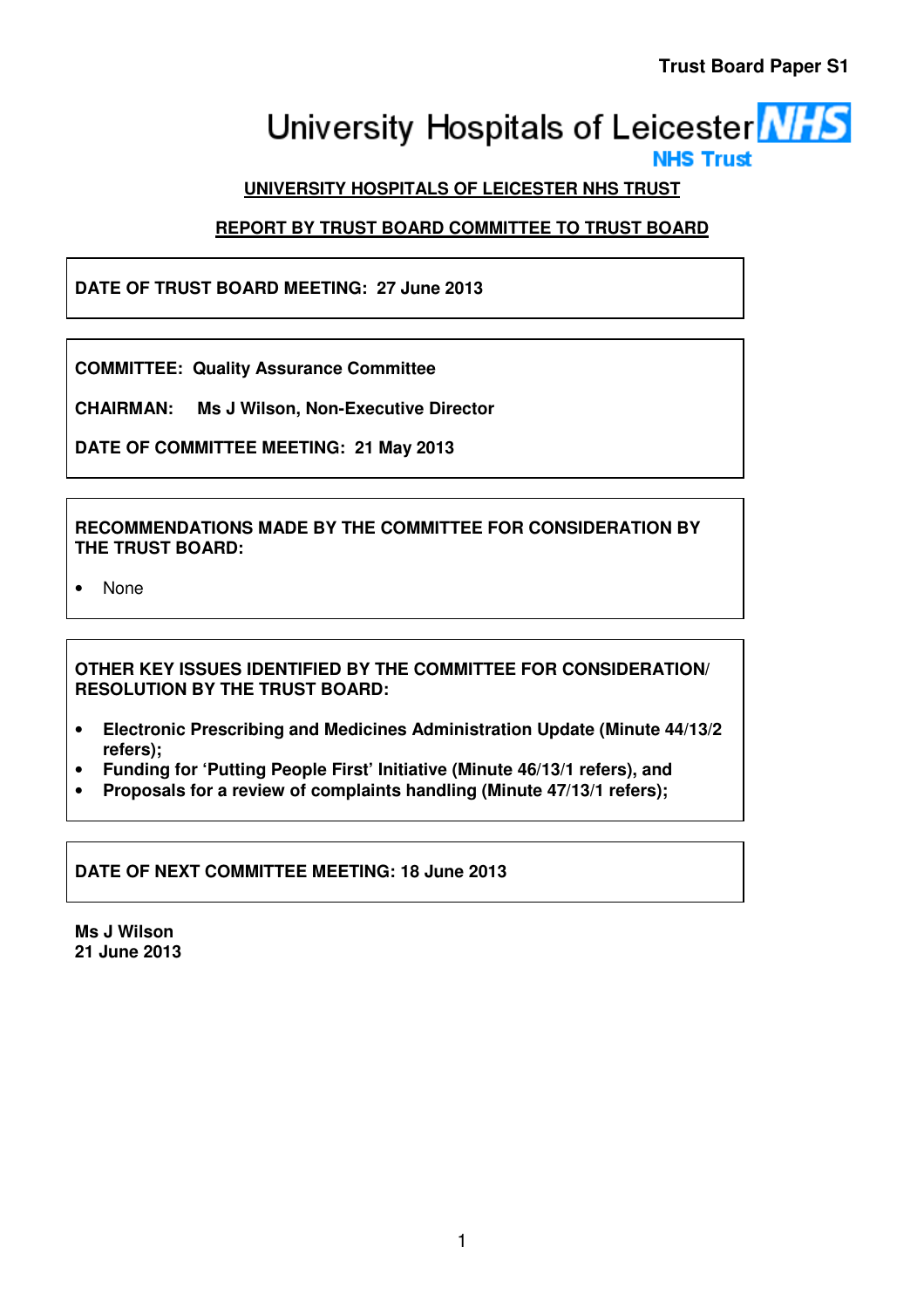# **UNIVERSITY HOSPITALS OF LEICESTER NHS TRUST**

#### **MINUTES OF A MEETING OF THE QUALITY ASSURANCE COMMITTEE HELD ON TUESDAY 21 MAY 2013 AT 9:30AM IN THE LARGE COMMITTEE ROOM, MAIN BUILDING, LEICESTER GENERAL HOSPITAL**

#### **Present:**

Ms J Wilson – Non-Executive Director (Chair) Mr M Caple – Patient Adviser (non-voting member) Ms C O'Brien – Chief Nurse and Quality Officer East Leicestershire and Rutland CCG (non-voting member) Dr R Palin – General Practitioner (non-voting member) Mr P Panchal – Non-Executive Director Ms C Ribbins – Acting Chief Nurse Professor D Wynford-Thomas – UHL Non-Executive Director and Dean of University of Leicester Medical School **In Attendance:**

Ms J Ball – Divisional Head of Nursing (for Minute 44/13/1) Mrs R Broughton – Head of Outcomes and Effectiveness (for Minute 45/13/2) Dr B Collett – Assistant Medical Director, Clinical Effectiveness Dr S Dauncey – Non-Executive Director Miss M Durbridge – Director of Safety and Risk Mrs S Hotson – Director of Clinical Quality Ms H Leatham – Head of Nursing Mrs H Majeed – Trust Administrator Mr M Metcalfe – Consultant Hepatobiliary and Pancreatic Surgeon (for Minute 44/13/1) Mr I Reid – Non-Executive Director Ms M Wain – Divisional Quality and Safety Manager (for Minute 44/13/1)

### **RESOLVED ITEMS ACTION**

#### **42/13 APOLOGIES**

Apologies for absence were received from Mr J Adler, Chief Executive and Dr K Harris, Medical Director.

#### **43/13 MINUTES**

 **Resolved – that the Minutes of the meeting held on 16 April 2013 (paper A refers) be confirmed as a correct record.** 

#### **44/13 MATTERS ARISING REPORT**

Minute 30/13/3 – members noted that a note had been circulated by the Women's and Children's Division in respect of the issues raised by the QAC regarding the co-location of IVF and Pregnancy Termination Clinics. In discussion, the Director of Safety and Risk advised that this issue was also discussed at the Divisional Confirm and Challenge meeting on 15 May 2013, however, the Division had indicated that they had not received any complaints from patients relating to the timing of these clinics or their environment. It was agreed that Ms J Wilson, Dr S Dauncey and Mr I Reid, Non-Executive Directors would undertake a walkabout of these areas understand the issues.

 **Resolved – that (A) the matters arising report (paper B) be noted, and** 

**(B) Ms J Wilson, Dr S Dauncey and Mr I Reid, Non-Executive Directors to undertake a walkabout of the IVF and Pregnancy Termination Clinics to understand the issues.** 

**QAC NEDs**

**QAC NEDs** 

#### 44/13/1 Planned Care Divisional Update on Complaints Performance and Progress in Achieving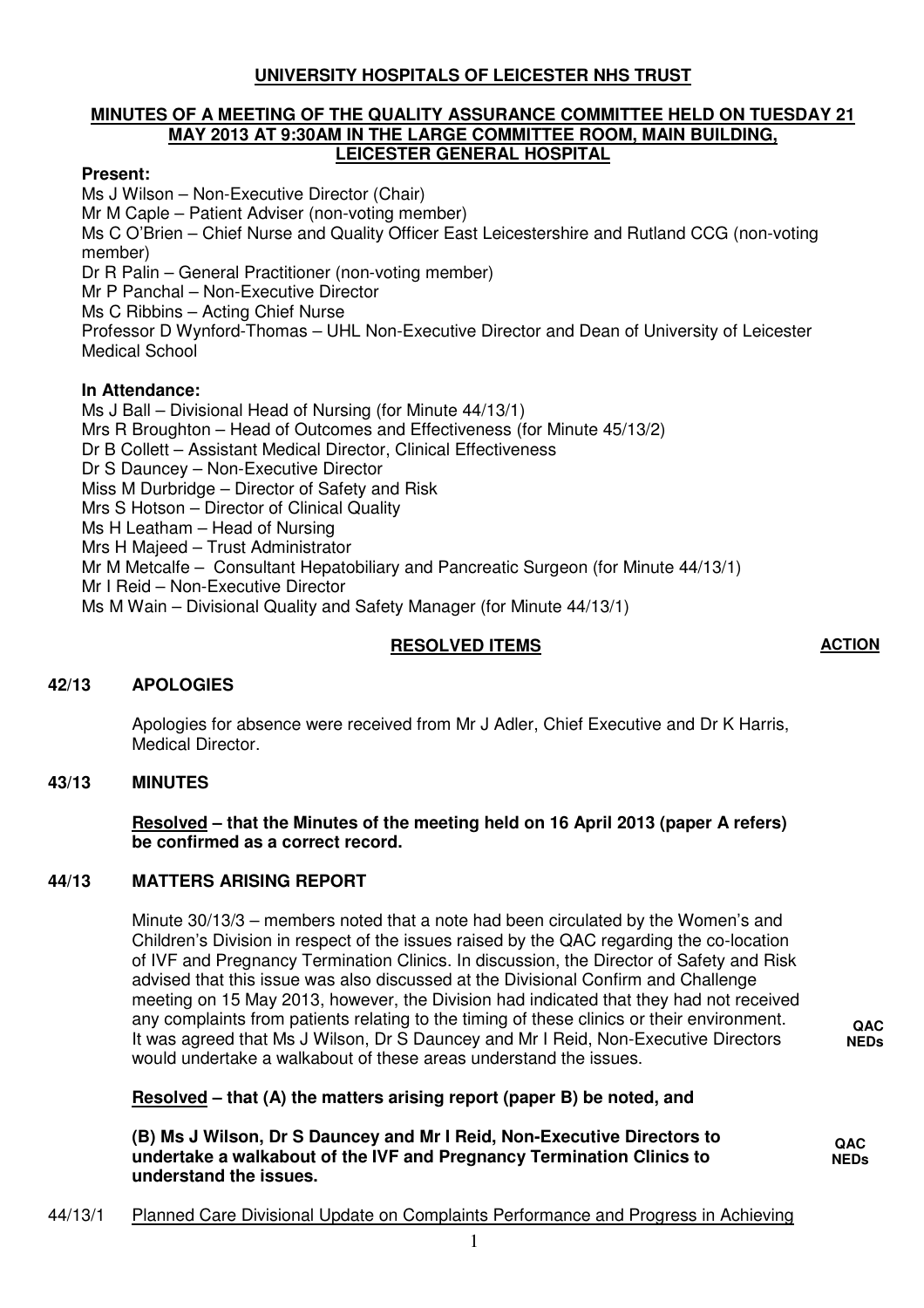#### 10% reduction in formal complaints in 2012-13

Mr M Metcalfe, Consultant Hepatobiliary and Pancreatic Surgeon, Ms J Ball, Divisional Head of Nursing and Ms M Wain, Divisional Quality and Safety Manager attended the meeting to present papers C, C1 and C2.

In discussion on this item members noted that:

- (i) the Division had reviewed complaints received under the headings medical and nursing care and in most cases the post-investigation review concluded that a different category could be applied;
- (ii) a service improvement project Dedicated Discharge Doctor had been piloted. The FY1 was assigned as the dedicated discharge doctor and had a designated area to review notes of patients who were ready for discharge. The average time of decision to discharge had reduced due to this initiative;
- (iii) the increase in bed pressures correlated with the number of complaints received, and
- (iv) the rate of complaints re-opened had reduced.

In response to a query on the top three things that the Division would need from the wider organisation in respect of the actions planned to reduce complaints, the Divisional Head of Nursing advised that supervisory status for Ward Sisters would prove helpful. Mr M Metcalfe undertook to feedback his comments to the Associate Medical Director outside the meeting.

## **Resolved – that the contents of the reports be received and noted.**

### 44/13/2 Electronic Prescribing and Medicines Administration Update

The Associate Medical Director reported that since the roll-out of the EPMA system to the Acute Medical Unit there had been an increased incidence of the system deadlocking. CSC (the supplier of the EPMA software) had advised that UHL was now the biggest service user of EPMA and there was a capability issue on their system. They had agreed to place patches to overcome current difficulties and the matter was being reviewed on a daily basis.

Responding to a query, it was noted that procedures were in place to mitigate the risk and consideration was being given to withdrawing fluids prescribing through EPMA system, however CSC would be providing an analysis of whether this would assist in diminishing the capability issues. The Acting Chief Nurse also reported that there were issues relating to re-dispensing of drugs which particularly affected nursing staff.

Professor D Wynford-Thomas, Non-Executive Director suggested that from a technical perspective consideration be given to rolling out more than 1 EPMA system to the rest of the wards. However, the legal and contractual position would need to be protected.

#### **Resolved – that the update be noted and reported to the May 2013 Trust Board appropriately.**

**Chair**

# 44/13/3 National Staff Survey 2012 - Update on scope for increasing the Trust's response to question KF12 surrounding the availability of hand washing materials

The Acting Chief Nurse reported that '5 moments for hand hygiene' had been rolled out and the repeated audit scores had now risen to 88%. Series of face to face training had also been organised and the Infection Prevention Team were confident that appropriate hand washing facilities were available for staff and patients. She also highlighted that the Infection Prevention Committee would be re-established. Responding to a query from Mr P Panchal, Non-Executive Director, it was noted that LLR FMC/Interserve would be giving consideration to revamping reception areas.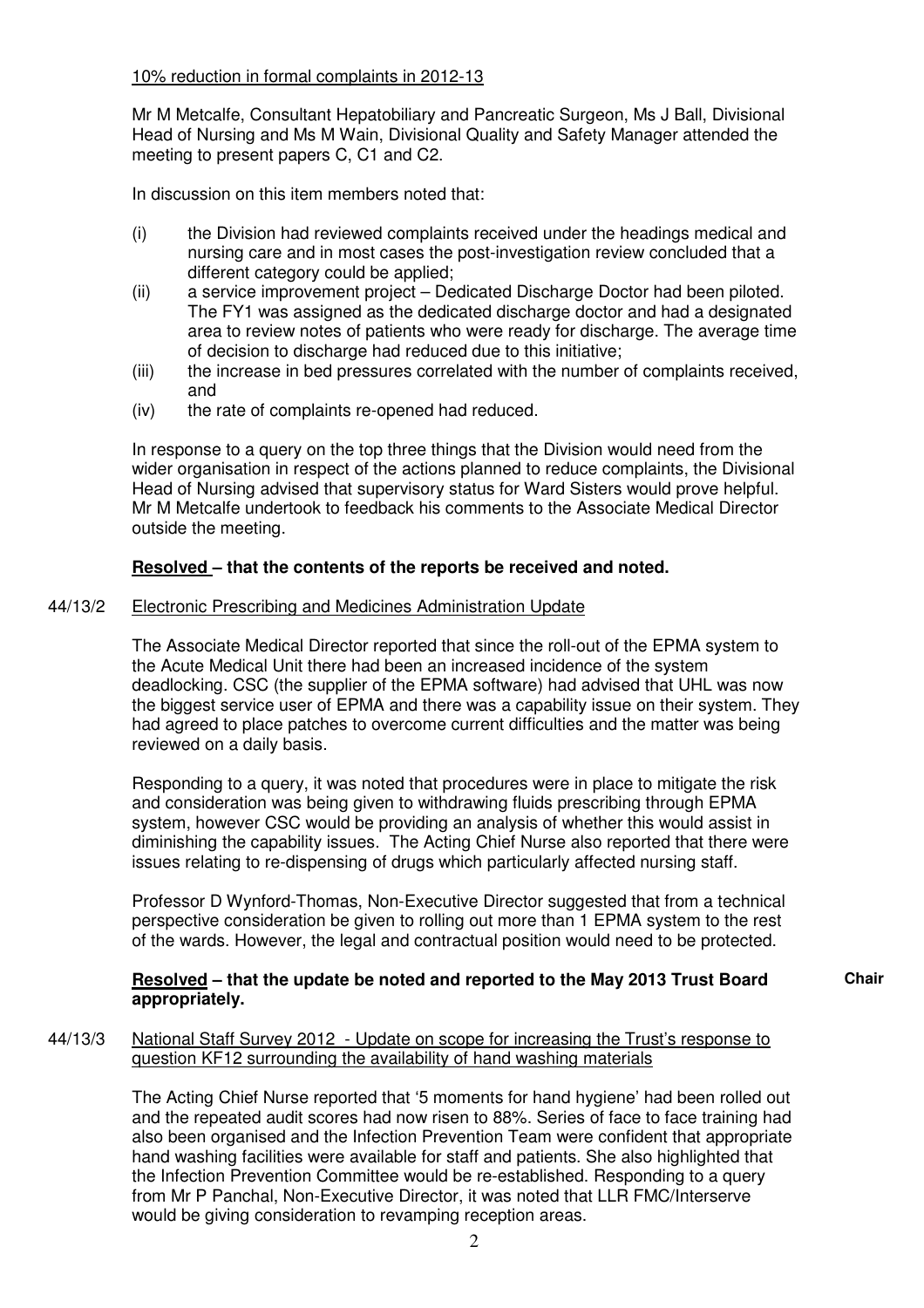### **Resolved – that the update be noted.**

### **45/13 QUALITY**

#### 45/13/1 Month 1 – Quality and Performance Update

The Acting Chief Nurse highlighted the following:-

- Emergency Department continued to experience excessive activity, creating an enormous challenge to ensure that care was provided in a safe, timely and effective way. The Emergency Care Action Team met on a weekly basis to resolve issues;
- 6 cases of C Difficile reported in April 2013 against a target of 9 for the month. The full year target was 67. The target was challenging and a UHL C Difficile Operational Group had been established which included representatives from Public Health England, CCGs and LPT;
- overall Trust Net Promoter score was 66.4, and
- the overall percentage of 'harm free care' decreased by 1.94% in April 2013 to 91.39%, however VTE prevalence had not been collected.

#### **Resolved – that the verbal update be noted.**

#### 45/13/2 Quarterly CQUIN Update

 The Head of Outcomes and Effectiveness attended to present paper D, Quality Schedule and CQUIN Schemes - quarter 4 performance (2012-13) and 2013-14 prerequisite criteria.

 Responding to a query from Mr I Reid, Non-Executive Director in respect of the mechanism for monitoring performance of each indicator, it was noted that an internal monitoring process had been developed and CBUs had been asked to identify a lead for each indicator relevant to their CBU to link with the Trustwide lead. Reports were presented regularly to CBU, Divisional Boards and Quality and Performance Management Group meetings.

 An overview and exception report was requested to be presented to the QAC in August 2013. In respect of the quality schedule indicators relating to 'Timing of Outpatient Letters'– it was suggested that the Medical Director and the Associate Medical Director discuss how to address the issues. It was noted that the number of 'avoidable' hospital acquired pressure ulcers had increased and the Acting Chief Nurse supported by the Assistant Director of Nursing were already acting on this. **HOE MD/AMD**

#### **Resolved – (A) that the contents of paper D be noted;**

**(B) the Head of Outcomes and Effectiveness to present a CQUIN and Quality Schedule overview and exception report to the QAC meeting in August 2013, and HOE/TA**

**(C) the Medical Director and the Associate Medical Director to liaise regarding the way forward to address issues regarding the indicator relating to 'Timing of Outpatient Letters'. MD/AMD**

#### **46/13 PATIENT EXPERIENCE**

#### 46/13/1 Patient Experience Annual Report 2012-13

The Head of Nursing presented paper E, an update on the patient and family feedback for 2012-13. An update on the following was provided:-

• feedback mechanisms (paper surveys, emails, message to matron cards etc.);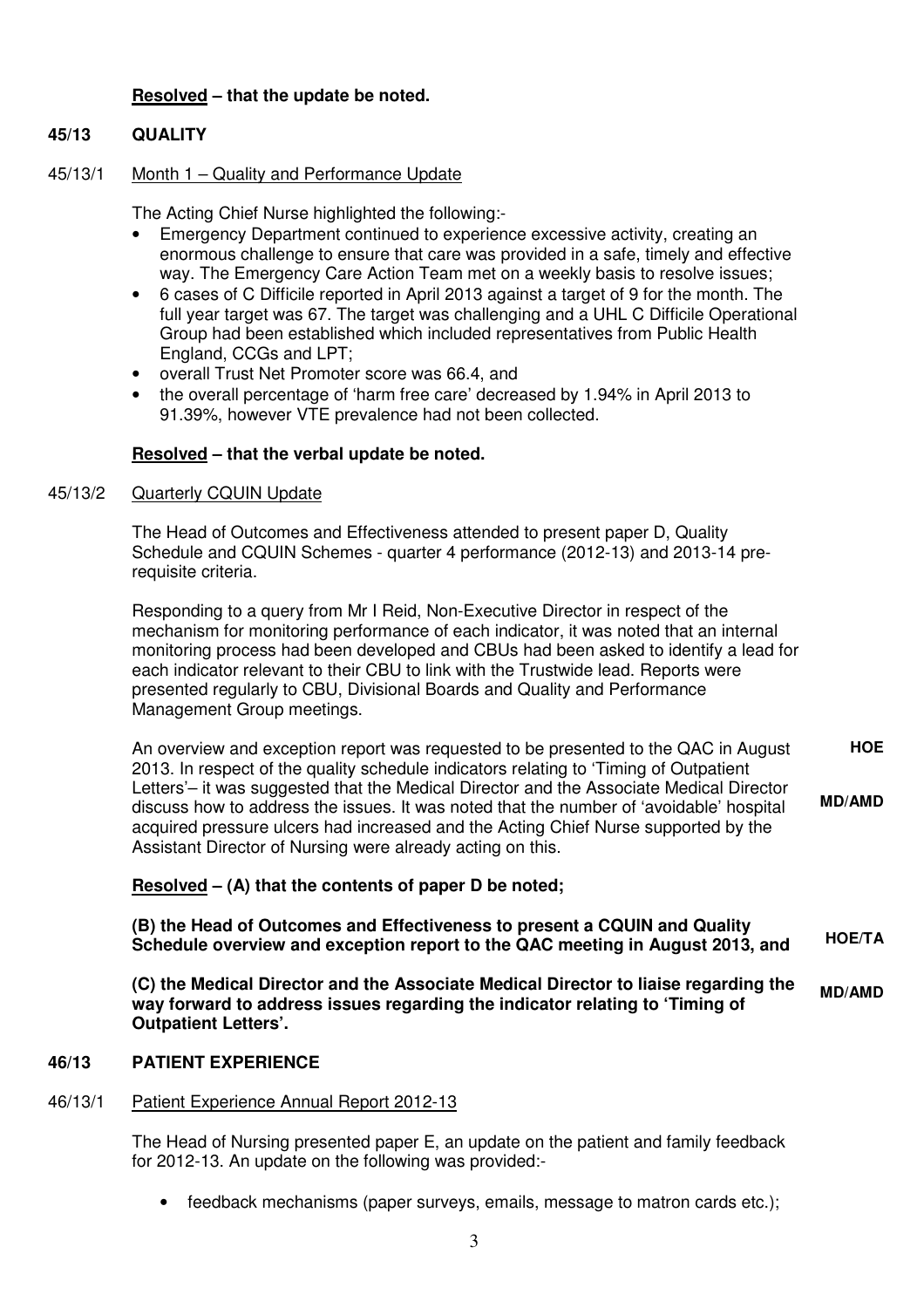- corporate patient experience activity, and
- summary from each Division on their Patient Experience action plans.

As part of the improvement plans for patients with dementia, UHL had endorsed a Dementia Champion Network where staff could develop a deeper understanding of the experiences of people living with dementia and how the Trust's services impacted on their well being. Each patient with dementia was required to complete a profile in order that their care could be tailored. The Trust had an active Older People's Champions network which included staff from a range of backgrounds and specialties who had volunteered to support older people within the clinical setting to promote excellence in practice and a responsive individualised service. The Committee Chair commended the work being undertaken however noted that the pace of the roll out was slow. She queried whether there was any support required from the wider organisation. In response, it was noted that funding to support the delivery of the 'Putting People First' initiative would prove useful. This was a 'toolkit' originally supported by Midlands and East Cluster to equip staff to improve the experience of care for patients and also improve staff experience. The Committee Chair agreed to raise this matter at the May 2013 Trust Board meeting.

Responding to a query from the Patient Adviser, it was noted that the following key themes usually arose from the surveys :- quality of food, facilities, general environment and waiting times. In discussion on issues relating to quality of food, it was noted that weekly meetings were being held with Interserve and re-designing of menus for wards was scheduled in October 2013.

### **Resolved – that (A) the contents of paper E be received and noted, and**

**(B) the Committee Chair to report to the Trust Board regarding the need for funding to take forward the 'Putting People First' initiative.** 

**Chair**

**DSR**

**Chair**

#### **47/13 SAFETY AND RISK**

#### 47/13/1 Patient Safety Report

 The Director of Safety and Risk presented the patient safety report (paper F refers). The following points were noted in particular:-

- 2012-13 quarter 4 patient safety report featured a new Patient Safety Dashboard, some requirements within the Quality Schedule and a new SUI "Action Tracker";
- responding to a query from Mr P Panchal, Non-Executive Director, the Director of Safety and Risk undertook to seek assurance about the information recorded on HISS (e.g. formal complaints by patient ethnicity) at the first Data Quality Forum scheduled to be held on 21 May 2013 and include the feedback in the Patient Safety report scheduled for the June 2013 QAC meeting; **DSR**
- responding to a query from Professor D Wynford-Thomas, Non-Executive Director on the reporting time periods of the various reports to the QAC, it was noted that appendix 1 detailed the 2012-13 quarter 4 report, however the June 2013 patient safety report would include the 2012-13 annual report;
- proposals for a review of complaints handling the Director of Safety and Risk undertook to circulate the report and the outcome of the discussion at the ET meeting on 21 May 2013 to QAC members;
- NHS England's Serious Incident Framework required all SUIs to be discussed by the Trust Board. NHS England required Trusts to review the effectiveness of actions that had been implemented. It was proposed that the following process be adopted by QAC to ensure that the new framework was being adhered to and that SUIs were appropriately shared and discussed:
	- all new SUI proformas be sent to all Trust Board Members;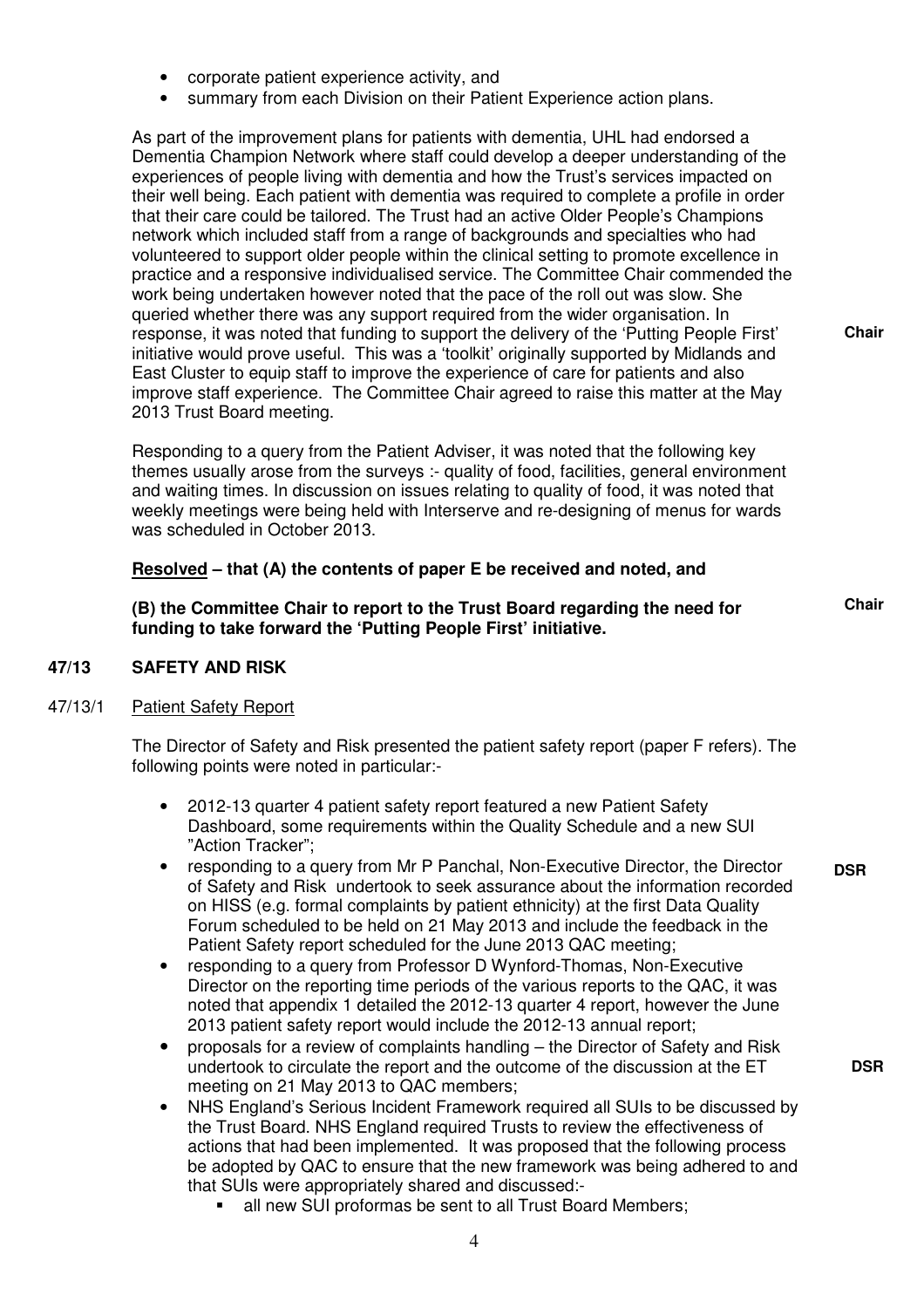- all completed RCA investigation reports be circulated to all Board members;
- new SUIs be detailed in monthly QAC Patient Safety Report;
- the Director of Safety and Risk to provide a monthly summary of closed SUIs;
- the QAC to agree whether any of the RCAs were to be discussed at or escalated to the Trust Board, and
- all Never Events to be presented to the Trust Board.
- Responding to a suggestion from Ms C O'Brien, the Director of Safety and Risk advised that consideration would be given to providing the feedback report from Commissioners to the Trust Board in respect of SUIs that had not been signedoff, and
- the summary of SUIs reported in April 2013 was noted. In discussion on SUI reference 2013/11475 – it was noted that appropriate HR processes were in place.

#### **Resolved – that (A) the contents of paper F be received and noted and an update on actions agreed above be included in the June 2013 patient safety report to QAC, and DSR**

**(B) the Director of Safety and Risk to circulate the 'Proposals for a review of complaints handling' and the outcome of the discussion of this report at the ET meeting on 21 May 2013 to QAC members. DSR/TA**

47/13/2 Report by the Director of Safety and Risk

#### **Resolved – that this item be classed as confidential and taken in private accordingly.**

#### 47/13/3 Quarter 4 (2012-13) Health and Safety Report

 The Director of Safety and Risk introduced paper H (which summarised the statistical health and safety performance for 1 January 2013 to 31 March 2013), particularly noting the following points:-

- 'Sharps Practice' Initiative had been introduced as sharps injuries accounted for 15% of RIDDOR incidents and 14% of non-RIDDOR accidents involving staff during 2012-13;
- health and safety training (detailed in section 3 of the report) Statutory and Mandatory Training at UHL was currently under review and regular reports would be provided to the Quality and Performance Management Group, and
- quarterly employee and public liability claims it was suggested that benchmarking information be included within the next quarterly report in August 2013.

#### **Resolved – that (A) the contents of paper H be noted, and**

**(B) the next quarterly Health and Safety Report to include benchmarking information on the number of employee and public liability claims/ RIDDORs. DSR/TA**

**DSR**

47/13/4 Report by the Acting Chief Nurse

 **Resolved – that this item be classed as confidential and taken in private accordingly.** 

#### 47/13/5 Update on data reported in the NHS Safety Thermometer regarding 'harms'

Paper J provided an update on the NHS Safety Thermometer (ST) prevalence results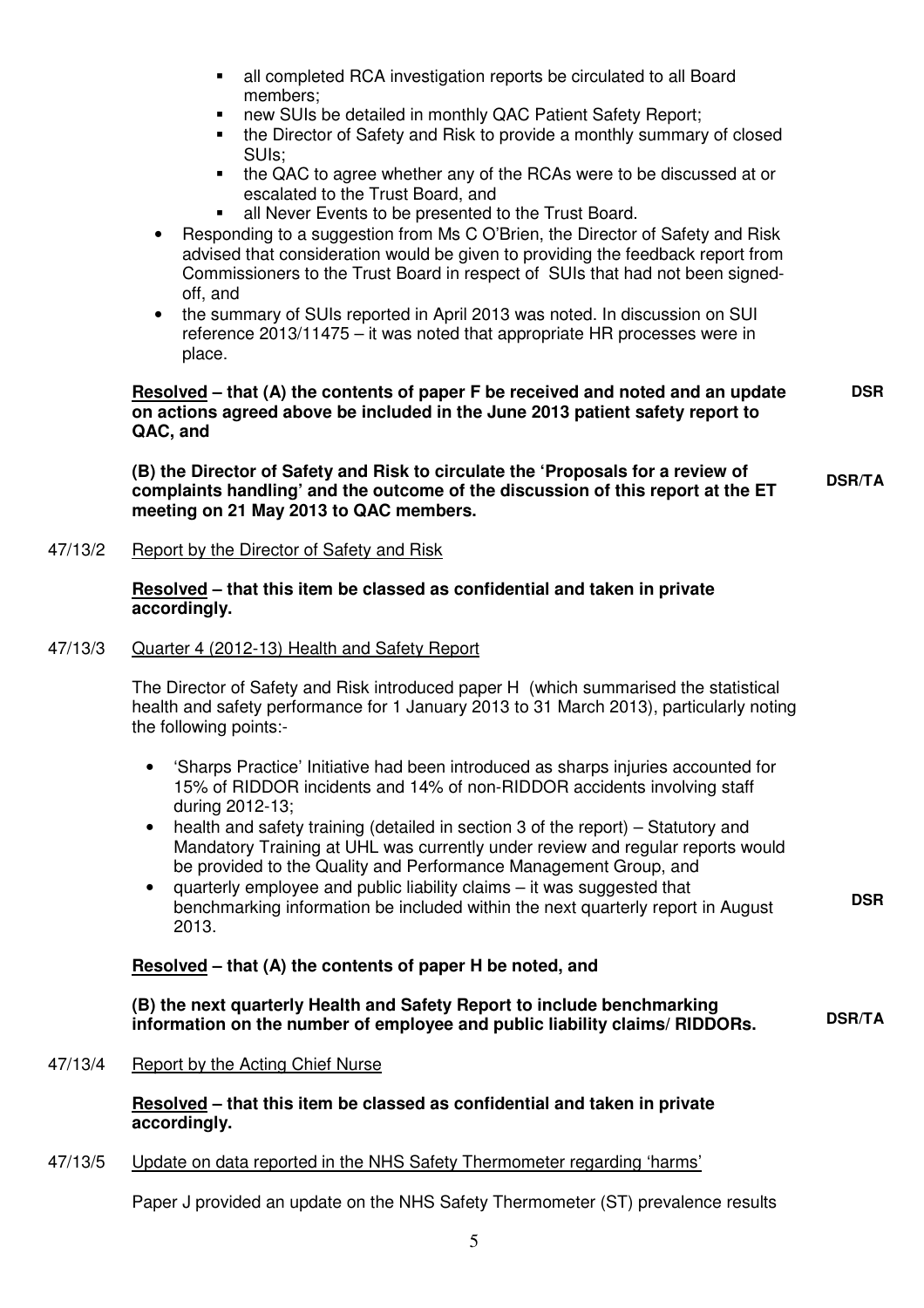for March 2013 and members made note of the following:-

- (i) total number of 'new harms' recorded for March 2013 increased from 50 to 56 compared to February 2013. The increase in 'new harms' related to a slight increase in the number of patients developing hospital acquired pressure ulcers or Venous Thrombus Embolism (VTE);
- (ii) the national target for 'harm free care' was 95% and the national average in March 2013 was 92.49%;
- (iii) the percentage of patients within UHL reported to have 'No Newly Acquired Harms' had reduced slightly less than the national average for March 2013, and
- (iv) a comparative review of ST data had provided evidence that some Trusts used different methodology with data collection and analysis for Catheter Acquired Urinary Tract Infections (CAUTIs). There was a need for a discussion with the Infection Prevention team and Commissioners and a narrative needed to be included in the report to explain the background.

#### **Resolved – that (A) the verbal update be received and noted, and**

**(B) further to discussion with the Infection Prevention team and Commissioners, a narrative on the background in respect of data collection and analysis for Catheter Acquired Urinary Tract Infections (CAUTIs) be included within future NHS ST reports to QAC.** 

#### 47/13/6 Nursing Workforce

 Paper K provided an overview of the nursing workforce position for UHL. In response to a suggestion from Dr S Dauncey, Non-Executive Director it was noted that the Lead Nurses were giving consideration to have a focused and dedicated training and development team solely within ED in order to support new starters and also for the ongoing development of existing staff. In discussion on the vacancies in Radiology, it was noted than proposals for additional investment in Imaging Services was scheduled to be presented Finance and Performance Committee in July/August 2013.

 The Committee Chair queried the processes in place to ensure that there was an equal spread of staff during the week in ED – the Acting Chief Nurse agreed to liaise with the Emergency Department Lead Nurse and include this information in the June 2013 report to the QAC. **ACN**

#### **Resolved – that (A) the contents of paper K be received and noted, and**

**(B) the Nursing Workforce report to include the processes in place to ensure that there was an equal spread of staff during the week in ED. ACN**

#### 47/13/7 Use of Copper as a Biocide in Water Treatment Systems – UHL Position

The Acting Chief Nurse reported that the European Union had banned the use of copper in water control/disinfection systems. The LRI was the only UHL site with a copper/silver ionisation system. As long as plans were in place to decommission the old plant and commission the new plant whilst the Trust still controlled the quality of water, then UHL would be deemed complaint. A verbal update on assurance was requested to be provided at the QAC meeting in June 2013.

#### **Resolved – that (A) the verbal update be noted, and**

**(B) the Acting Chief Nurse to provide a verbal update to the QAC meeting in June 2013 to confirm whether plans were in place to decommission the ionisation plant at the LRI. ACN**

**ACN/TA**

**ACN**

**ACN**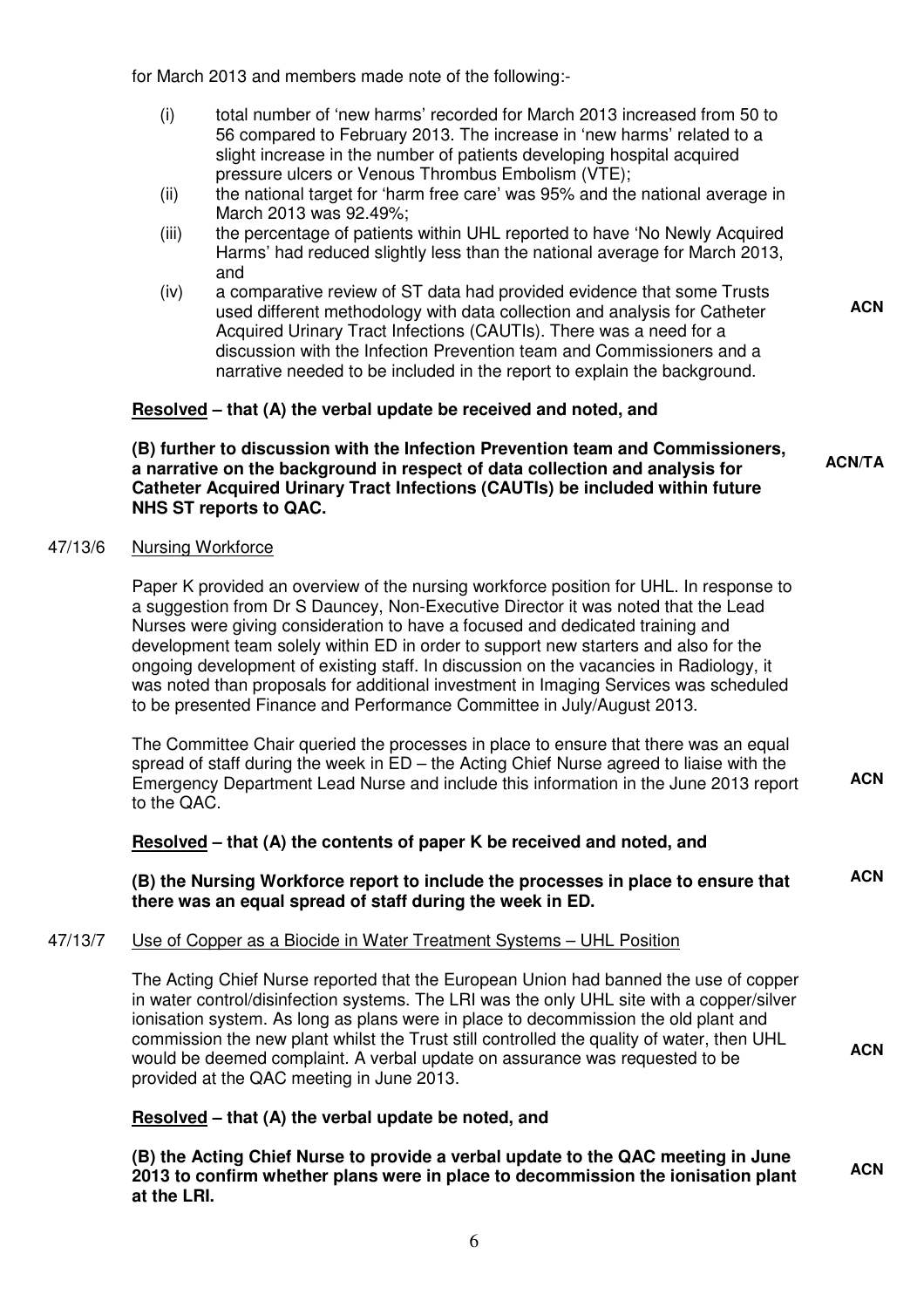#### 47/13/8 Report by the Director of Safety and Risk

 **Resolved – that this item be classed as confidential and taken in private accordingly.** 

#### **48/13 ITEMS FOR INFORMATION**

48/13/1 CQC's New Strategy

#### **Resolved – that paper M was withdrawn.**

48/13/2 Formal Response to Commissioner Visits

#### **Resolved – that paper N be received and noted.**

48/13/3 CQC Mental Health Visit Report and Action Plan

#### **Resolved – that paper O be received and noted.**

48/13/4 SHA Review of Quality Governance at UHL

 **Resolved – that paper P be received and noted.** 

48/13/5 Quarterly Data Quality Report

 **Resolved – that paper Q be received and noted.** 

#### **49/13 MINUTES FOR INFORMATION**

49/13/1 Finance and Performance Committee

 **Resolved – that the public Minutes of the Finance and Performance Committee meeting held on 24 April 2013 (paper R refers) be received and noted.** 

#### **50/13 ANY OTHER BUSINESS**

#### 50/13/1 Formal Response to Commissioner Visits

 The Chief Nurse and Quality Officer East Leicestershire and Rutland CCG queried whether paper N had been discussed at any other meetings. In response, the Director of Clinical Quality advised that the report had been circulated to all Board members for comment. The Committee Chair suggested that the report be included as a substantive item on the agenda for the QAC meeting in June 2013, for further discussion. **DCQ**

 **Resolved – that the 'Formal Response to Commissioner Visits' be included as a substantive item on the agenda for the QAC meeting in June 2013. DCQ/TA**

#### **51/13 IDENTIFICATION OF ANY KEY ISSUES FOR THE ATTENTION OF THE TRUST BOARD**

 **Resolved – that the following items be brought to the attention of the Trust Board on 30 May 2013:-** 

- **Electronic Prescribing and Medicines Administration Update (Minute 44/13/2 refers);**
- **Funding for 'Putting People First' Initiative (Minute 46/13/1 refers);**
- **Proposals for a review of complaints handling (Minute 47/13/1 refers);**
- **Discussion under Minute 47/13/2, and**
- **Discussion under Minute 47/13/8.**